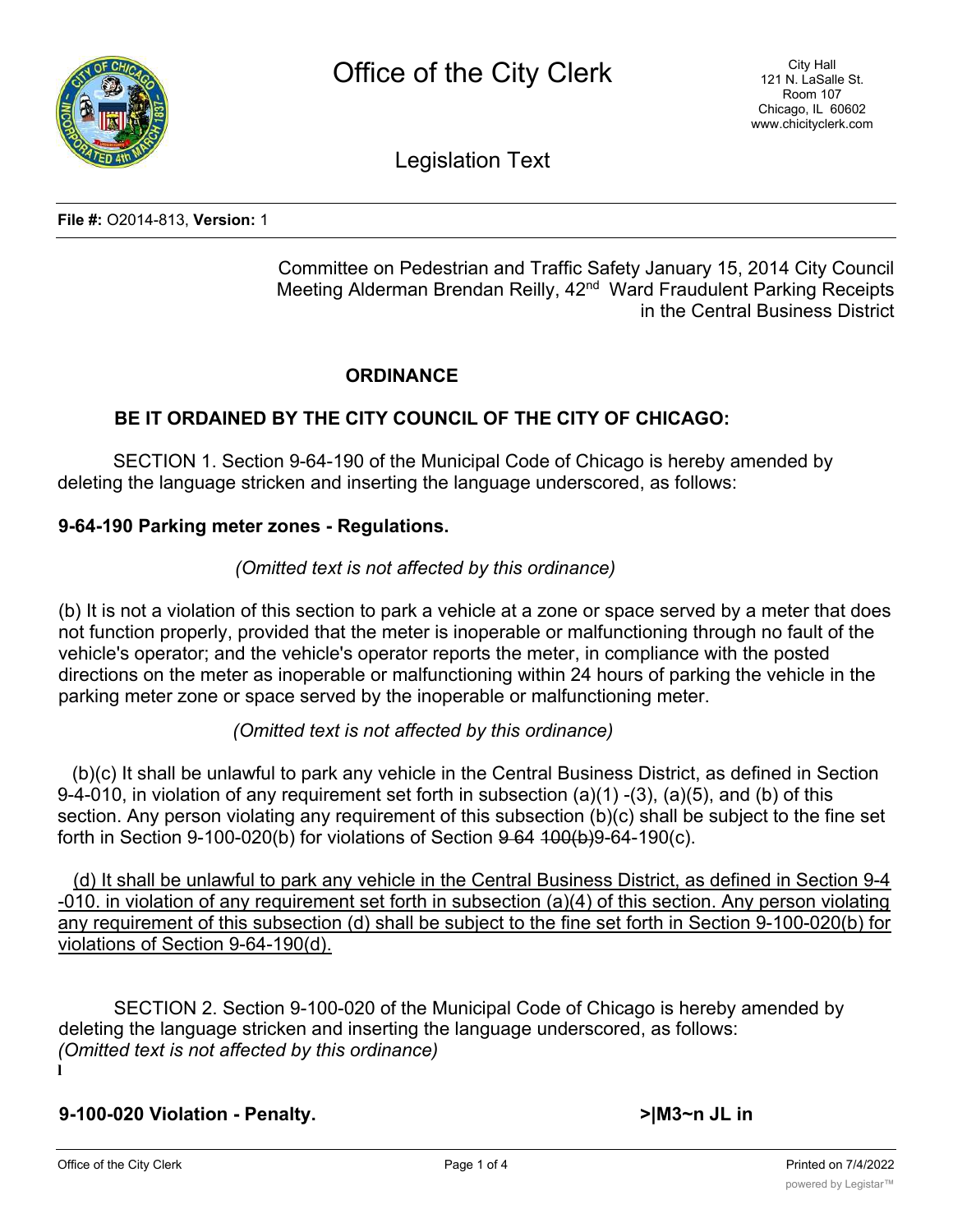**11;**

(b) The fines listed below shall be imposed for a violation of the following sections of **the traffic code:**

| <b>Traffic Code Section</b> | Fine       |
|-----------------------------|------------|
| $9 - 12 - 060$              | \$90.00    |
| $9-64-020(a)$               | 25.00      |
| $9-64-020(b)$               | 75.00      |
| $9-64-020(c)$               | 25.00      |
| $9 - 64 - 030$              | 50.00      |
| $9-64-040(b)$               | 50.00      |
| $9 - 64 - 041$              | 60.00      |
| $9 - 64 - 050$              | 200.00     |
| $9 - 64 - 060$              | 60.00      |
| $9 - 64 - 070$              | 60.00      |
| 9-64-080                    | 60.00      |
| $9-64-090(a) - (j)$         | 75.00      |
| 9-64-091                    | 50.00      |
| $9-64-100(a)$               | 100.00     |
| $9-64-100(b)$ and (c)       | 150.00     |
| $9-64-100(d)$               | 75.00      |
| $9-64-100(e)$ and (h)       | 100.00     |
| $9-64-100(f)$ and $(g)$     | 60.00      |
| $9-64-110(a)$               | 100.00     |
| $9-64-110(c)$ , (d) and (e) | 60.00      |
| $9-64-110(b)$ , (f) and (g) | 75.00      |
| $9-64-110(h)$               | 100.00     |
| $9 - 64 - 120$              | 50.00      |
| $9 - 64 - 130$              | 150.00     |
| $9 - 64 - 140$              | 100.00     |
| $9-64-150(a)$               | 100.00     |
| $9-64-150(b)$               | 75.00      |
| $9 - 64 - 160$              | 60.00      |
| $9-64-170(a)$ and (b)       | 25.00      |
| $9-64-170(c)$               | 60.00      |
| $9-64-170(d)$               | 125.00     |
| $9-64-180(a)-(c)$           | 60.00      |
| $9-64-190(a)$               | 50.00      |
| $9 - 64 - 190(b)$           | 6StQQ50.00 |
| $9 - 64 - 190(c)$           | 65.00      |
| $9-64-190(d)$               | 500.00     |
| $9-64-200(b)$               | 50.00      |
|                             |            |